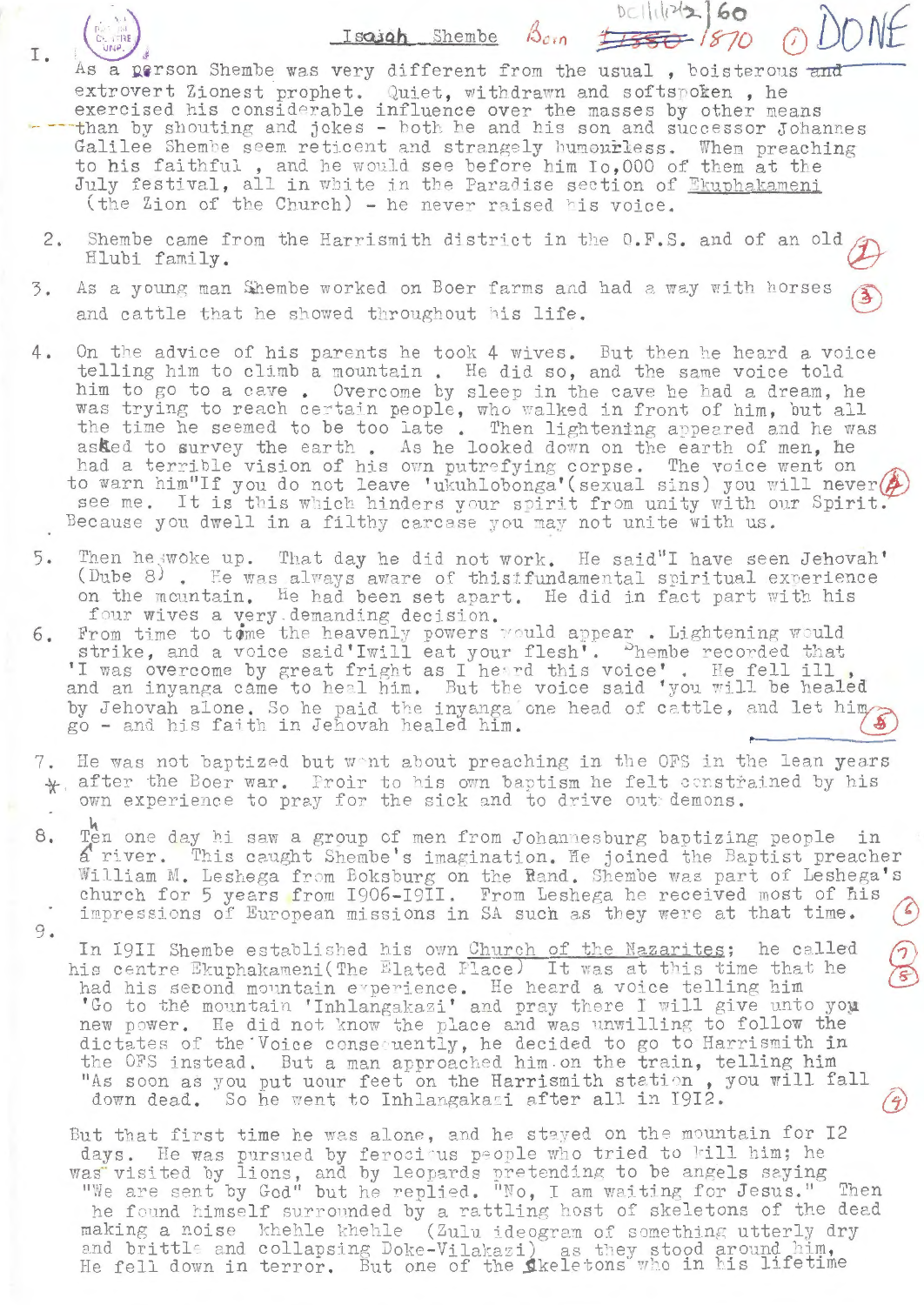## Shembe page 2

had been a great White evangelist, tole him. 'Brother Shembe, I am<br>sent by God to tell of the power which you will receive'by coming to this<br>mountain. You are not going to die but you shall live". Then 2 angels when he brought him wine and bread, a sort of sacrament, heavenly food. He knew are the  $100$ that he would never be his old self again but a new person. When he returned from Inhlangakazi he looked like the person he had been before, but he was in fact a different man.

- 2. In January 1913 he took his flock with him on a pilgrimage to the Holy Mountain, there to stay together for 2 weeks living in temporary shelters, built anew for each occasion. This became the Churche's Feast of the Tabernacles. When Sundkler visited it in January 1973 hundreds of these huts could be counted. More than 5,000 of the faithful were there yet there was a hush of awe and expectation- in this great crowd, Prayers preaching and teaching are followed by a sacred dance. This was to become the centre of the yearly January pilgrimage of the Church.  $16$
- As soon as he had been baptized himself, Shembe began to baptize others.  $\mathcal{F}$ . He felt within himself the power to drive out demons. On a visit to the Wesleyan congreation at Georgedale he was confronted by people plagued by lunacy and hysteria. To his amazement, he saw that his prayers had power over the Demons(Dube 29). His church grew. Shembe himself felt driven to go on extended evangelistic tours throughout Natal and Zululand, and sometimes much further afield.
- 4. Soon 2 great Church festivals established themselves.

a) The January feast of the Tabernacles on the Inhlangakazi Mountain (1) b) The great July Festival at the Ekuphakameni headquaters. All activity in the Church was determined by the yearly rythym of these 2 great festivals. Eventually the Church spread through ZuluSociety.

- At first chiefs had been reluctant even hostile byt Shembe the healer 5. won them over. In the end some 15 chiefs were known to be Nazarites and the July festival came to include special sessions between the prophet and chiefs at which important social matters could be dealt<br>with. The crowing glory came when Shembe was able to give his own<br>daughter Zondi to king Solomon as one of his queens. A precious link between Ekuphakameni and Nongoma between Shembe and Zulu royalty had been forged.
- 6. Shembe's sensitivity expressed itself in a deep sympathy with the suffering of nature. He would tell his sons not to cut a branch of a tree, adding "How would you feel if I were to cut one of your fingers from your hand." He fought any sign of cruelty against animals.
- People were greatly impressed by Shembe's ability to read their minds 7. and their secretsthoughts. On one occasion two women brought him money. Shembe answered. 'No keep it. You have taken this money from your lovers after you have sold your bodies."
- Whembe's mysterious power was seen particularly in connection with 8. healing. Hundreds flocked to him to be healed and subsequently became his devout followers.
- 9. Shembe's Hymn's of the Nazarites(Izinhlabelelo zamaNazaretha) Is religious poetry of great beauty. It was born in song carried by the incessant rhythym of drums shaped in order to be sung while dancing. Shembe remained illiterate until quite late in Life about 40 years of age. His strongest motive for learning the art of writing were the irresisitiblesongs that would well up from his unconscious and had to be grasped and translated into words andverses. The words and the tune of these hymns were born together. The tunes contribute to make the Nazaretha worship something altogether unique. As a Zulu poet and hymnwriter Isaiah Shembe was altogether unique.